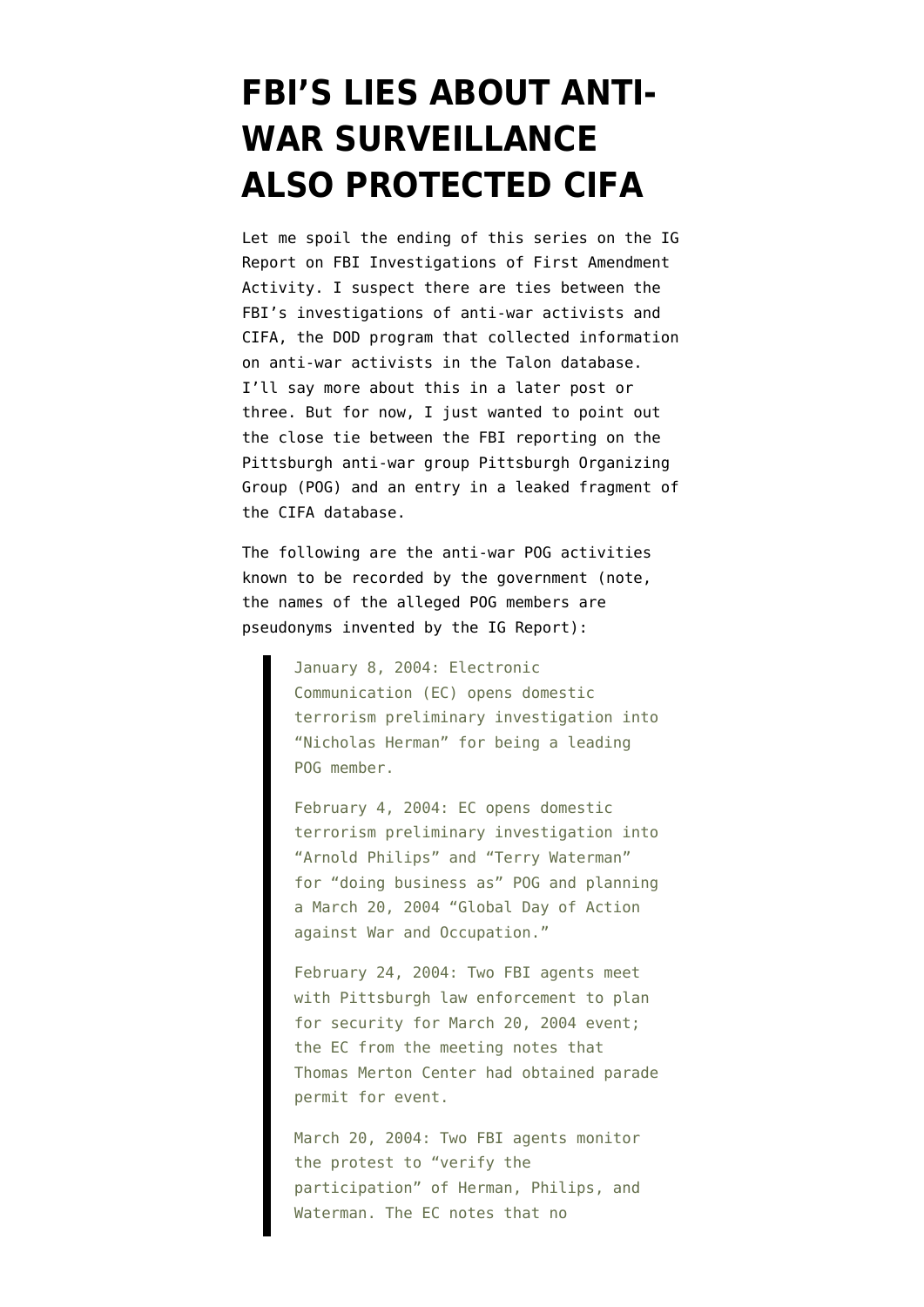"actionable criminal activities" except trespass on university property took place.

April 19, 2004: EC notes the arrest for disorderly conduct and failure to disperse of Philips and five others protesting George Bush speech in Pittsburgh.

June 3, 2004: Two FBI agents conduct drive-by surveillance of 11 residences, businesses, and organizations frequented by POG members, including TMC.

July 2004, unknown date: Miami FBI field division informs Pittsburgh (and NY) FBI that at meeting in Pittsburgh, POG members planned protest for during the RNC Convention in August-September of that year.

July 9, 2004: FBI obtains 180-day extension for preliminary inquiry into Herman.

July 30, 2004: FBI obtains 180-day extension for preliminary inquiry into Philips and Waterman.

August-September 2004: FBI notes that Waterman had no criminal history and local law enforcement officials in Pittsburgh had never run into Waterman during their investigations of anarchists, though Chicago's law enforcement said he had ties to anarchists there.

October 29, 2004: Confidential [source](http://www.aclu.org/national-security/fbi-investigation-thomas-merton-center-confidential-sources) [report–](http://www.aclu.org/national-security/fbi-investigation-thomas-merton-center-confidential-sources)ostensibly tied to the Herman investigation–on organizing meeting at TMC for later anti-war protest. Describes, "meeting and discussion was primarily anti anything supported by the main stream American."

Unknown 2004: At least one more confidential source report on POG.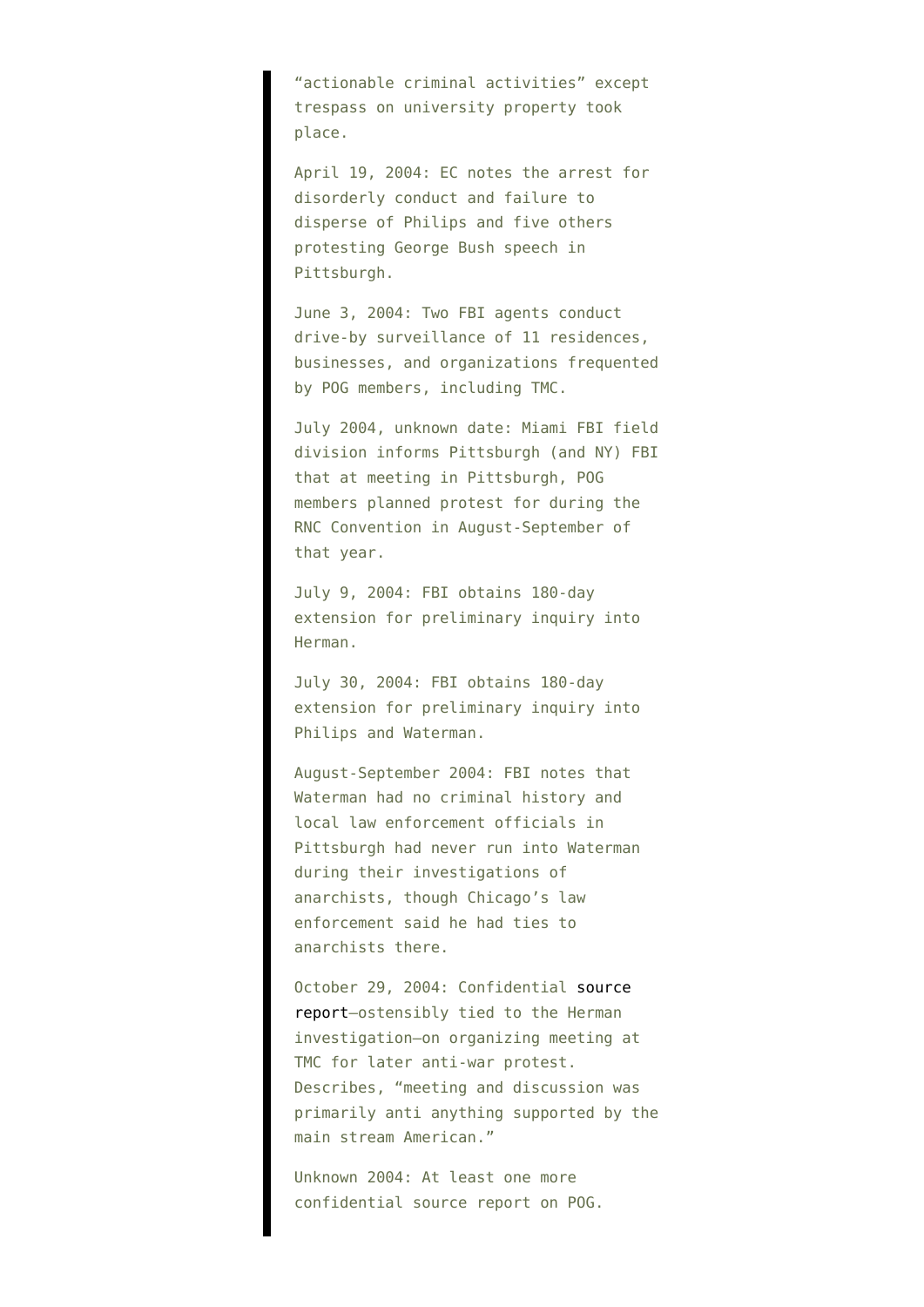November 2004: FBI notes Pittsburgh police arrest of Philips, on disorderly conduct charges, for trying to prevent an officer from arresting another protester burning an American flag.

January 20, 2005: FBI closes preliminary investigation into Herman.

January 26, 2005: FBI closes preliminary investigation into Philips and Waterman.

January 28, 2005: EC reflecting internet article alleging that two FBI agents entered "two … normally locked doors" at Philips' apartment (where a TMC intern and staffer lived) to leave a note for Philips to call the FBI; the FBI agent claimed they only entered the unlocked outside door and left a note on the apartment door.

February 15, 2005: Confidential [source](http://www.aclu.org/national-security/fbi-investigation-thomas-merton-center-confidential-sources) [report](http://www.aclu.org/national-security/fbi-investigation-thomas-merton-center-confidential-sources) on POG that includes TMC.

March 1, 2005: Confidential [source](http://www.aclu.org/national-security/fbi-investigation-thomas-merton-center-confidential-sources) [report](http://www.aclu.org/national-security/fbi-investigation-thomas-merton-center-confidential-sources) on POG that includes TMC.

March 19, 2005: Confidential [source](http://www.aclu.org/national-security/fbi-investigation-thomas-merton-center-confidential-sources) [report](http://www.aclu.org/national-security/fbi-investigation-thomas-merton-center-confidential-sources) that must have covered the [protest marking the second anniversary](http://web.archive.org/web/20050324000941/http://thomasmertoncenter.org/) of the start of the Iraq War.

April 27, 2005: [Talon database entry](http://static1.firedoglake.com/28/files/2010/09/DODAntiWarProtestDatabaseTracker.pdf) (see PDF 7) describing POG antirecruitment event targeted at Carnegie Mellon.

Unknown date (probably January) 2006: Chief Division Counsel tells agent to close the apparently still active source.

The IG Report makes it clear that for the fifteen months leading up to the event recorded in the Talon database entry, the FBI had been investigating POG and other Pittsburgh anti-war groups based only on the trumped up claim that members of the groups might commit a crime in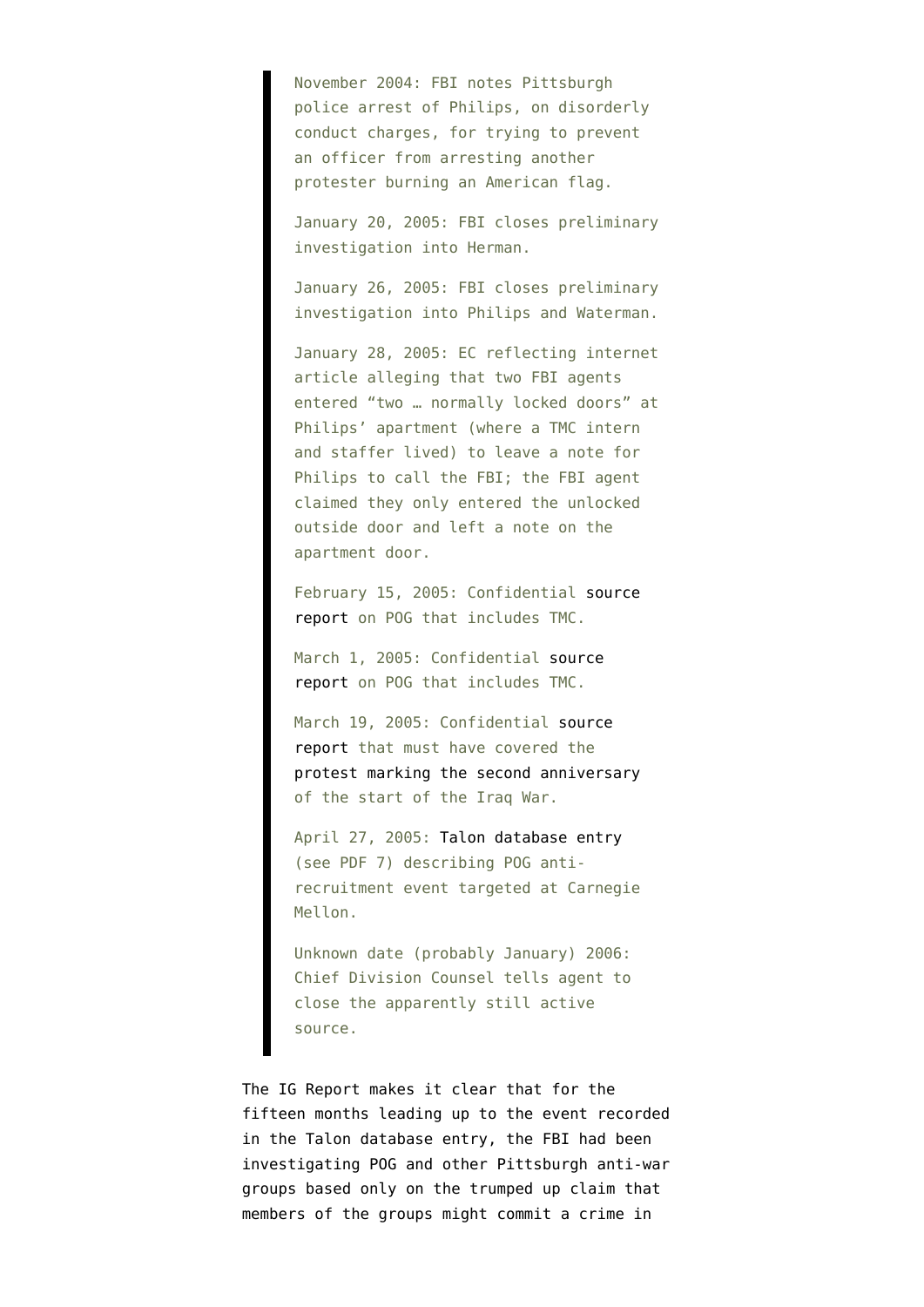the future. The FBI used a confidential informant (as I explain [here](http://emptywheel.firedoglake.com/2010/09/23/the-six-fbi-reports-treating-merton-center-anti-war-activism-as-terrorism/), the informant was the FBI agent's son's friend who had gotten into legal trouble himself) to continue reporting on POG and the anti-war community for two months after the FBI had formally ended the investigation that purportedly justified the infiltration. Apparently, that source remained active for over a year after the investigation was closed (ACLU's FOIA only covered records mentioning TMC before May 18, 2005, and the IG Report makes no claim to describe all the confidential informant reports on POG).

And surprise, surprise! The very subject of those ongoing investigations–Pittsburgh's antiwar activism–ends up in DOD's database.

Note that DOD [destroyed this database](http://thenexthurrah.typepad.com/the_next_hurrah/2007/07/more-funny-busi.html) (though the records were reportedly saved) in June 2006, precisely the month that [ACLU sued](http://www.aclu.org/files/images/spyfiles/asset_upload_file136_25885.pdf) to get DOD to comply with its FOIA for Talon records including those on POG, so DOD did not turn over those records on POG.

So we don't know who generated the Talon report on the April 27, 2005 POG effort. But we do know that a number of the Talon reports on anti-war activists came from "Federal law enforcement personnel." And we know that Talon database entries were routinely shared with local Joint Terrorism Task Forces which, as we've seen repeatedly in the IG Report, were the ones investigating Pittsburgh's anti-war community.

The FBI invented a number of stories to explain away their systematic, long-term investigation of Pittsburgh's anti-war community, not to mention to explain away the lies FBI told Congress in response to inquiries about that surveillance. But to the extent that surveillance was systematic, those lies served to protect not only FBI, but the CIFA program as well.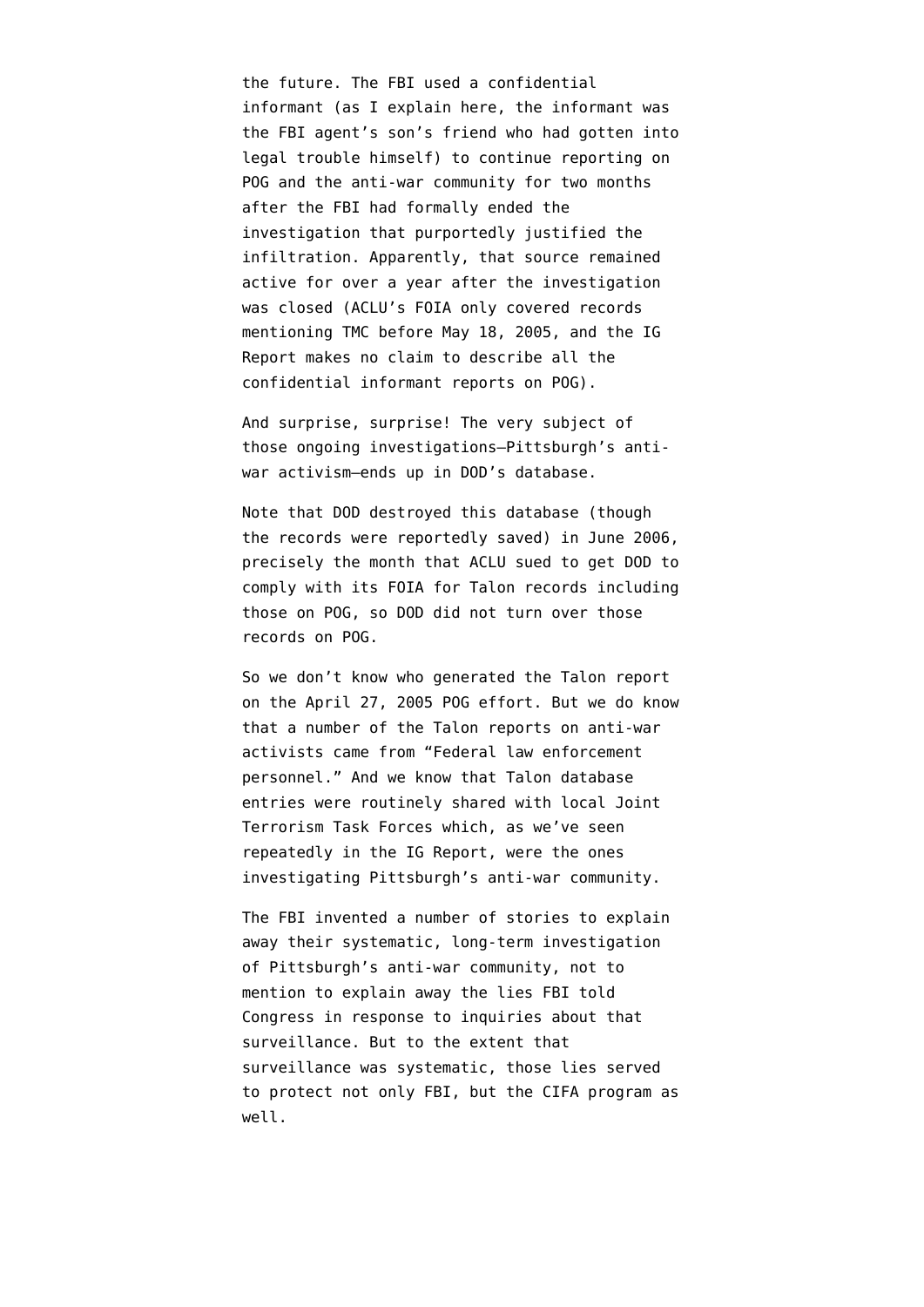### **[THE SIX FBI REPORTS](https://www.emptywheel.net/2010/09/23/the-six-fbi-reports-treating-merton-center-anti-war-activism-as-terrorism/) [TREATING MERTON](https://www.emptywheel.net/2010/09/23/the-six-fbi-reports-treating-merton-center-anti-war-activism-as-terrorism/) [CENTER ANTI-WAR](https://www.emptywheel.net/2010/09/23/the-six-fbi-reports-treating-merton-center-anti-war-activism-as-terrorism/) [ACTIVISM AS](https://www.emptywheel.net/2010/09/23/the-six-fbi-reports-treating-merton-center-anti-war-activism-as-terrorism/) [TERRORISM](https://www.emptywheel.net/2010/09/23/the-six-fbi-reports-treating-merton-center-anti-war-activism-as-terrorism/)**

Glenn Fine–DOJ's Inspector General–is usually one of the most credible agents of oversight in the federal government. But his [last](http://www.justice.gov/oig/special/s1009r.pdf) [report](http://www.justice.gov/oig/special/s1009r.pdf)–examining whether the FBI investigated the First Amendment activities of lefty groups as terrorism–is a masterpiece of obfuscation. It manages to look at three different investigative efforts of the Thomas Merton Center's anti-war activism, all treated as terrorism, and declare them unconnected and therefore not evidence that during the Bush Administration anti-war activism was investigated as terrorism.

The coverage of the report has largely focused on Robert Mueller's reportedly unintentional lies to Congress explaining why an anti-war event sponsored by Pittsburgh's Thomas Merton Center was investigated in the guise of international terrorism. For good examples, see [Charlie Savage](http://www.nytimes.com/2010/09/21/us/politics/21fbi.html?scp=1&sq=merton%20center&st=cse) and [Jeff Stein's](http://blog.washingtonpost.com/spy-talk/2010/09/fbi_cover-up_turns_laughable_s.html#more) versions of the story.

The short version of Meuller's misinformation to Congress the report offers is that 1) a rookie FBI officer was sent out as make-work to improperly surveil a peace protest, 2) after that became clear through FOIA, his boss and a lawyer in the office and the FBI's Counterterrorism Division tried to retroactively invent reasons for the surveillance, 3) largely through the bureaucratic game of telephone that resulted, Robert Mueller (and in more significant ways, a response to a Patrick Leahy Question For the Record) provided false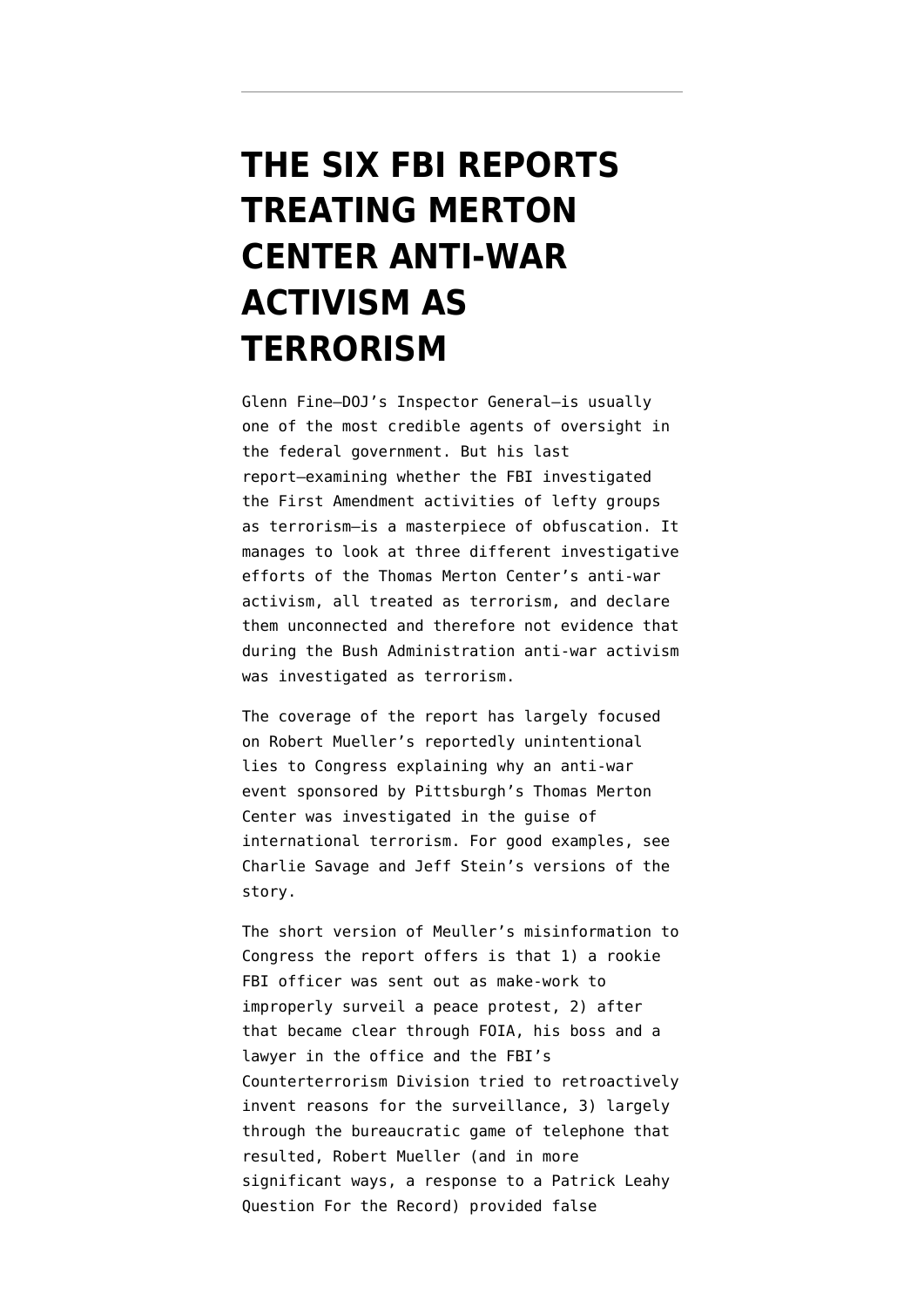information to Congress.

One cornerstone to this rather credulous narrative is the way the IG Report treats the surveillance of Pittsburgh's Thomas Merton Center. Rather than treat all the surveillance of the center together–which would reveal an obvious pattern and much better reason to lie to Congress–the report treats several different iterations of surveillance separately. As a result, Fine was able to look at at least six reports treating Merton Center anti-war activism as terrorism (and ignore one more FBI investigative effort) and declare each of them acceptable.

The Chronology of FBI's Thomas Merton Center Surveillance

Let's start with the timeline (note all the names, except that of Farooq Hussaini, are pseudonyms chosen by DOJ IG, as reflected by the quotation marks) which shows fairly sustained surveillance of the Center over the course of three years:

> November 29, 2002: Supervisory Special Agent "Susan Crosetti" sends rookie FBI officer "Mark Berry" to surveil people associated with the Thomas Merton Center distributing leaflets opposing the Iraq War. Berry takes photos of some participants. The [report](http://www.aclu.org/national-security/fbi-investigation-thomas-merton-center-anti-war-investigation) recording the surveillance is placed in the "international terrorism" file.

> January 2003: Secret Service agent visits Merton Center to discuss upcoming protest in Pittsburgh.

> February 26, 2003: Pittsburgh office produces [Letterhead Memorandum,](http://www.aclu.org/national-security/fbi-investigation-thomas-merton-center-terrorism-memo) titled "International Terrorism Matters," describing a vigil the Merton Center was planning for when the Iraq War started, as well as local events that had taken place on February 15, 2003 in association with the NY-based United for Peace and Justice sponsored protest.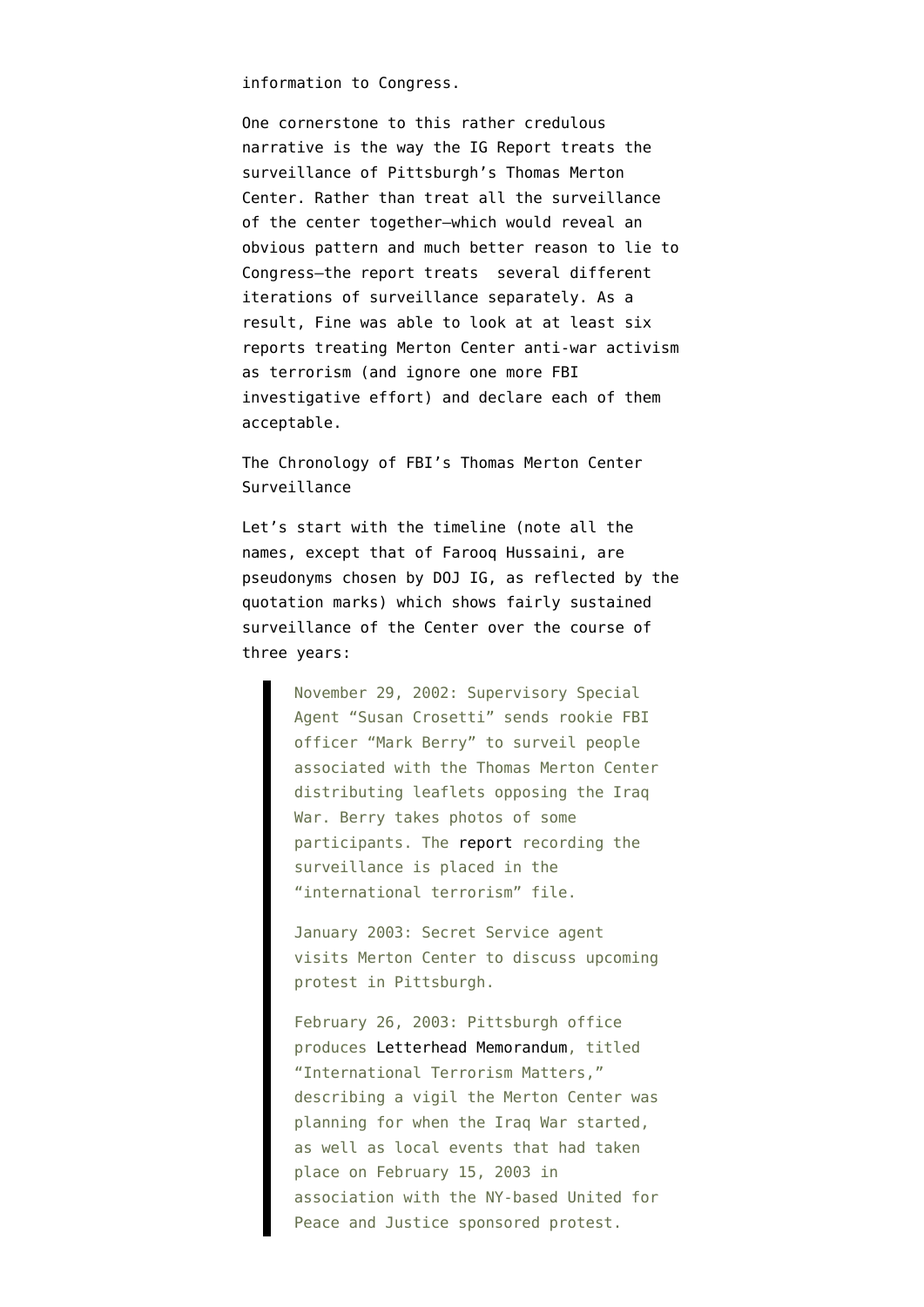April 4, 2003: FBI produces EC on Pittsburgh organizational meeting at the Merton Center in advance of Miami FTAA.

July 8, 2003: FBI EC describes threats that FTAA protesters would use puppets to attack riot police and Molotov cocktails.

July 10, 2003: First document recording ties between Person B (alleged to have pro-Palestinian feelings) and the Merton Center (note, this document must have been withheld from the FOIA).

July 21, 2003: Miami Field Office opens domestic terrorism investigation in relation to the FTAA protests.

July 25, 2003: Miami Field Office sends EC to Pittsburgh Field Office on August 29-31 planning meeting for FTAA including Merton Center.

July 26, 2003: FBI designates FTAA a Special Event worthy of heightened surveillance.

August 29-31, 2003: FBI conducts research on FTAA planning meeting at Merton Center in Pittsburgh.

October 29 (?), 2004: First [report](http://www.aclu.org/national-security/fbi-investigation-thomas-merton-center-confidential-sources) from confidential source mentioning the Merton Center (all these reports were faxed on July 8, 2005 and declassified on January 4, 2006). The source was apparently the friend of an agent's son, and included reporting on planning for an anti-war march the Merton Center was planning. The source was purportedly recruited for an investigation into several alleged members of the Pittsburgh Organizing Group; that investigation was a terrorism investigation.

February 25, 2005: Second [report](http://www.aclu.org/national-security/fbi-investigation-thomas-merton-center-confidential-sources) from confidential source on the Merton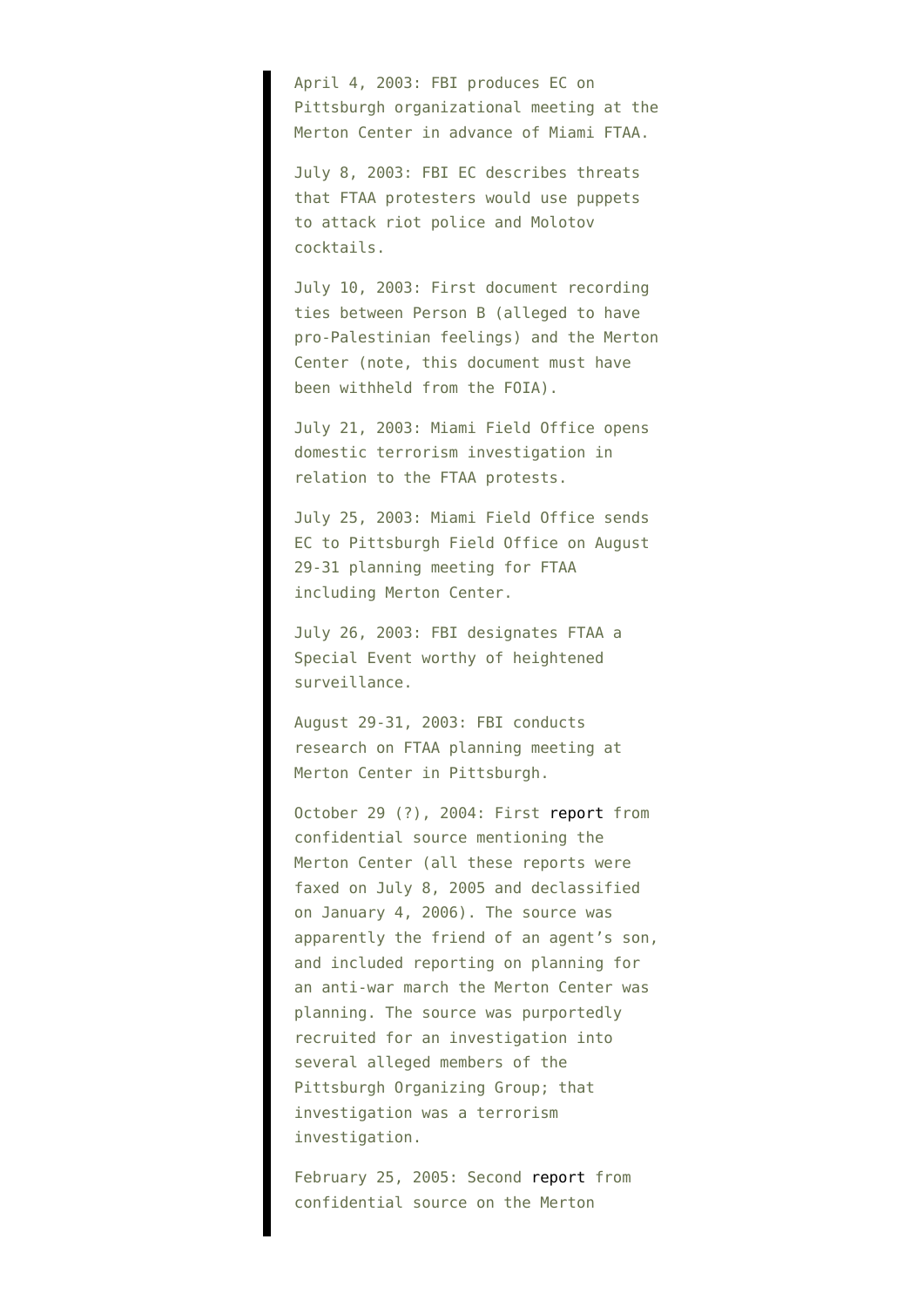Center.

March 1, 2005: Third [report](http://www.aclu.org/national-security/fbi-investigation-thomas-merton-center-confidential-sources) from confidential source on the Merton Center.

March 19, 2005: Fourth [report](http://www.aclu.org/national-security/fbi-investigation-thomas-merton-center-confidential-sources) from confidential source on the Merton Center.

Unknown date (before May 18, 2005): FBI agent visits Merton Center intern at intern's residence asking for information about Merton Center activities.

May 18, 2005: ACLU PA [FOIAs](http://static1.firedoglake.com/28/files/2010/09/050518-PA-FOIA-.pdf) FBI documents referencing the Thomas Merton Center (among others).

Unknown date, 2006: Pittsburgh's Chief Division Counsel reviews the source reporting (and two earlier anti-war reports) and tells agent to close the source.

January 23, 2006: "Carl Fritsch," a member of Pittsburgh FBI's legal staff, and Crosetti, both search FBI databases on Farooq Hussaini's name.

February 1, 2006: National ACLU [files](http://www.aclu.org/national-security/aclu-pennsylvania-seeks-pentagon-files-peace-groups) [FOIA](http://www.aclu.org/national-security/aclu-pennsylvania-seeks-pentagon-files-peace-groups).

February 8, 2006: FBI Field Division Attorney "Stanley Kempler" sends Record Management Division a routing slip, written by "Carl Fritsch," indicating that the November 29, 2002 surveillance had been directed at Farooq Hussaini and alleging that Hussaini was associated with "Person B" who was the subject of a different investigation. This routing slip was–in the IG Report's judgment–the first attempt to invent a cover story for the November 2002 surveillance. The same slip provided background on the February 26, 2003 and urged RMD not to release it.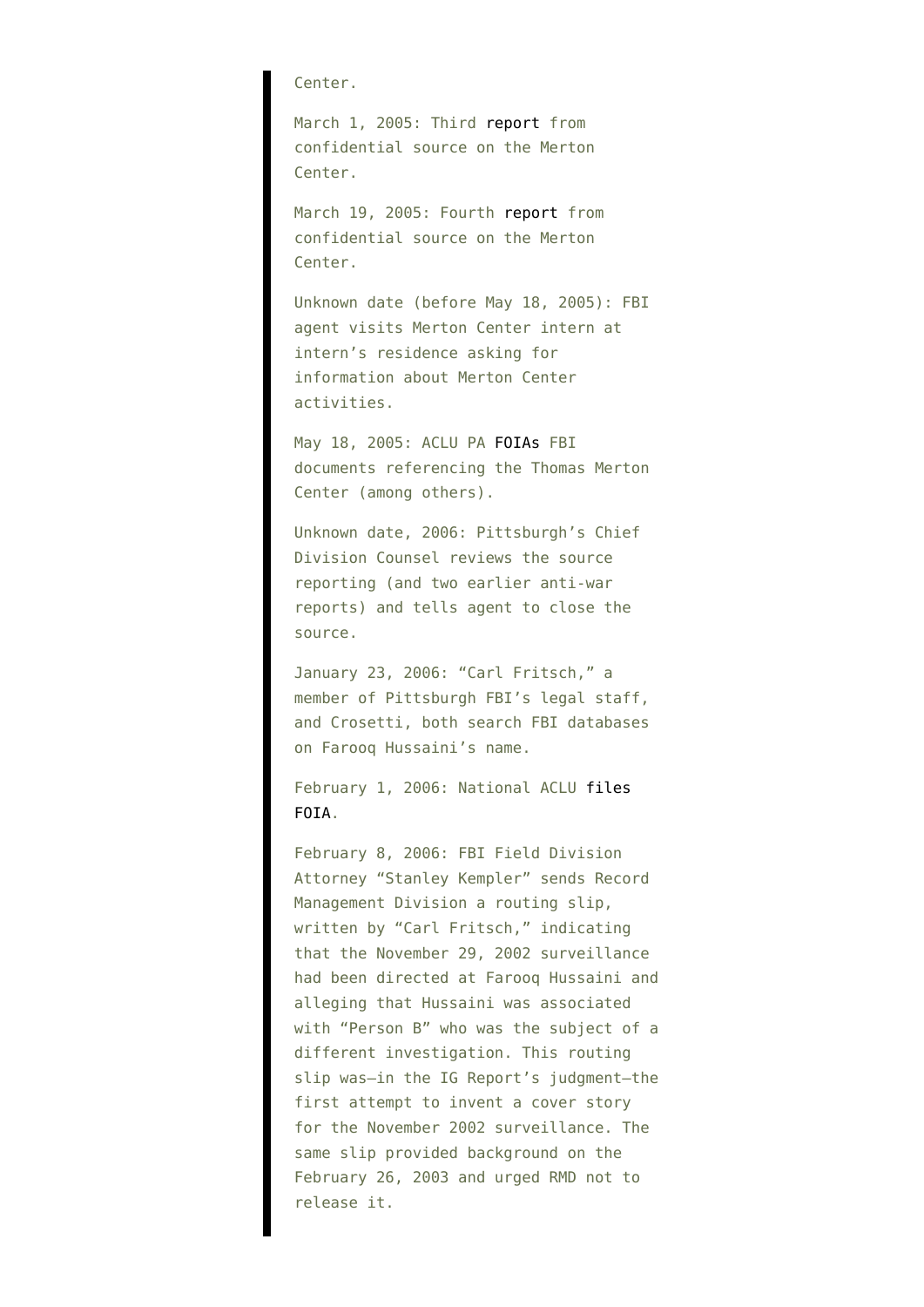March 14, 2006: ACLU [releases FOIA](http://www.aclu.org/national-security/aclu-releases-first-concrete-evidence-fbi-spying-based-solely-groups%E2%80%99-anti-war-vie) [documents](http://www.aclu.org/national-security/aclu-releases-first-concrete-evidence-fbi-spying-based-solely-groups%E2%80%99-anti-war-vie), focusing on November 29, 2002 report; FBI issues a press release [see](http://www.justice.gov/oig/special/s1009r.pdf) [PDF 205\)](http://www.justice.gov/oig/special/s1009r.pdf) inventing a public rationale for the surveillance and purporting to address the February 26, 2003 report.

March 22, 2006: FBI Director's Research Group writes document "ACLU Allegations of Spying."

May 2, 2006: Patrick Leahy asks Robert Mueller why FBI was surveilling anti-war demonstrators.

"Soon after" hearing: Leahy asks several Questions For the Record, including for any "earlier investigative memos" that served as the basis for the November 2002 surveillance.

May 16, 2006: Counterterrorism Division's Executive Staff tasks "Clarence Parkman," from their Iraq Unit, to draft a response to Leahy. Minutes earlier, Parkman had done a database search on Thomas Merton Center. Two analytical employees in the Iraq section emailed Kempler (cc'ing Berry) for more information. Kempler forwarded the request to Crosetti.

June 5, 2006: Iraq Unit of Counterterrorism Division provides 3 paragraph response to Leahy's question about November 2002 anti-war rally newly claiming that Person B was the subject of the surveillance. The response also claims–contrary to the description in the original EC but corresponding to story Berry first told to IG–that Berry took pictures of just one, female, protester.

The IG presents this series of surveillance actions directed at the Merton Center as discrete events. It attempts to find an explanation for each incident of surveillance in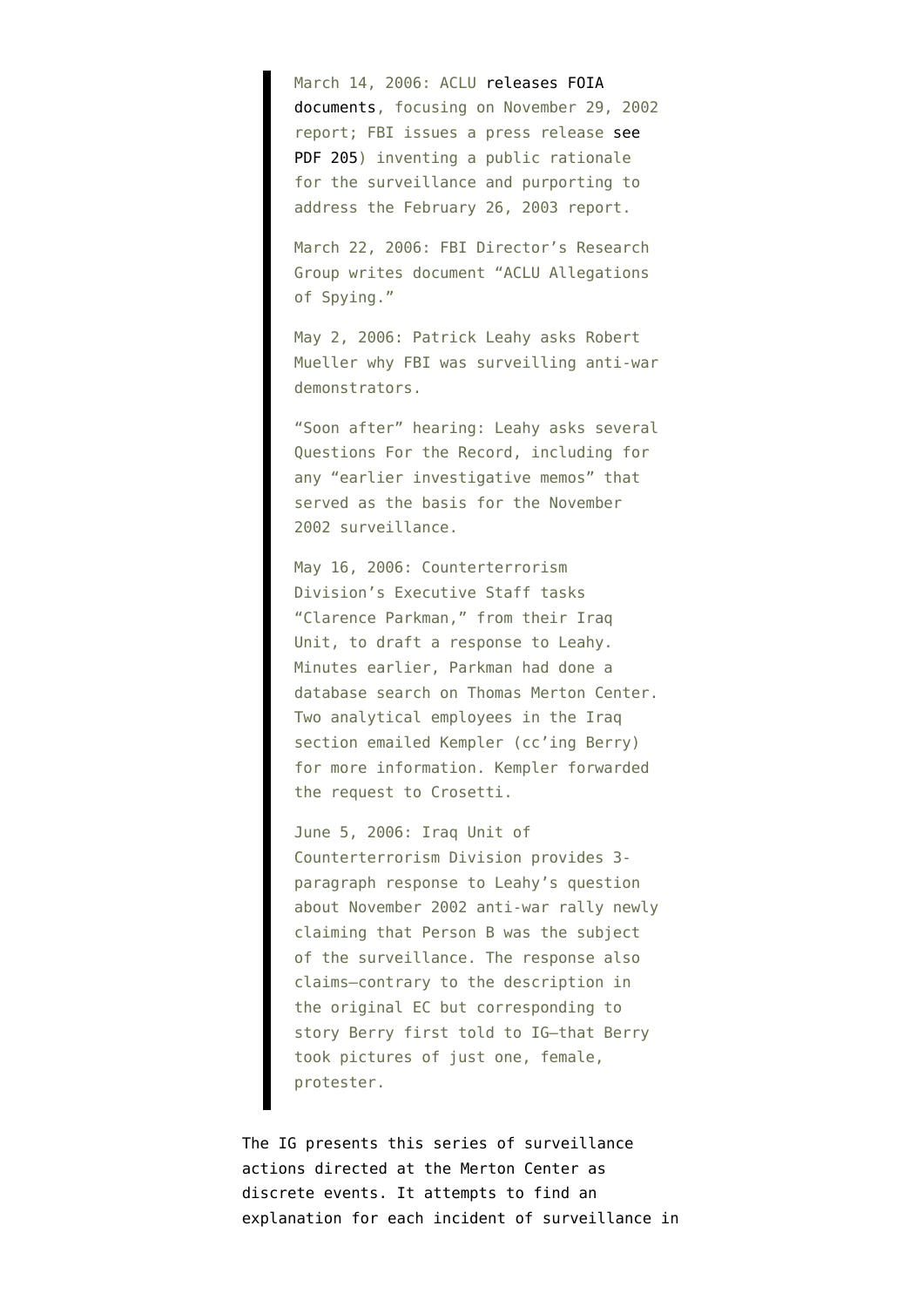isolation, and as such, is able to describe each as legally permissible, leaving only the attempt to retroactively invent an explanation for the November 2002 surveillance as really problematic.

But examining the other reports makes it clear that there was a pattern of investigating the Merton Center's anti-war activities under the guise of terrorism.

The February 26, 2003 Letterhead Report

Whereas the IG Report provides clear evidence that FBI was trying to retroactively justify its November 2002 surveillance, it could offer no explanation whatsoever for a February 26, 2003 Letterhead memo which also labeled Merton Center anti-war efforts as terrorism.

> We were unable to determine the origins and author of the February 2003 LHM. We were also unable to determine to whom the LHM was sent, or whether it was distributed outside the Pittsburgh Field Division. The LHM bears no signature, initials, or routing information. It did not have a file number assigned to it. The LHM was on an FBI form used to disseminate information to other law enforcement agencies, but it did not identify intended recipients.

It goes on to describe the February 8, 2006 routing slip–the same routing slip that developed the first retroactive justification for the November 2002 surveillance–strongly urging the Records Management Division people responding to the FOIA not to release the document because it did not appear to be an agency record. The IG Report quotes from the routing slip:

> The source of this document appeared on a stenographer's computer hard drive. The Pittsburgh Division was unable to identify the author of this document. Attempts to locate a file associated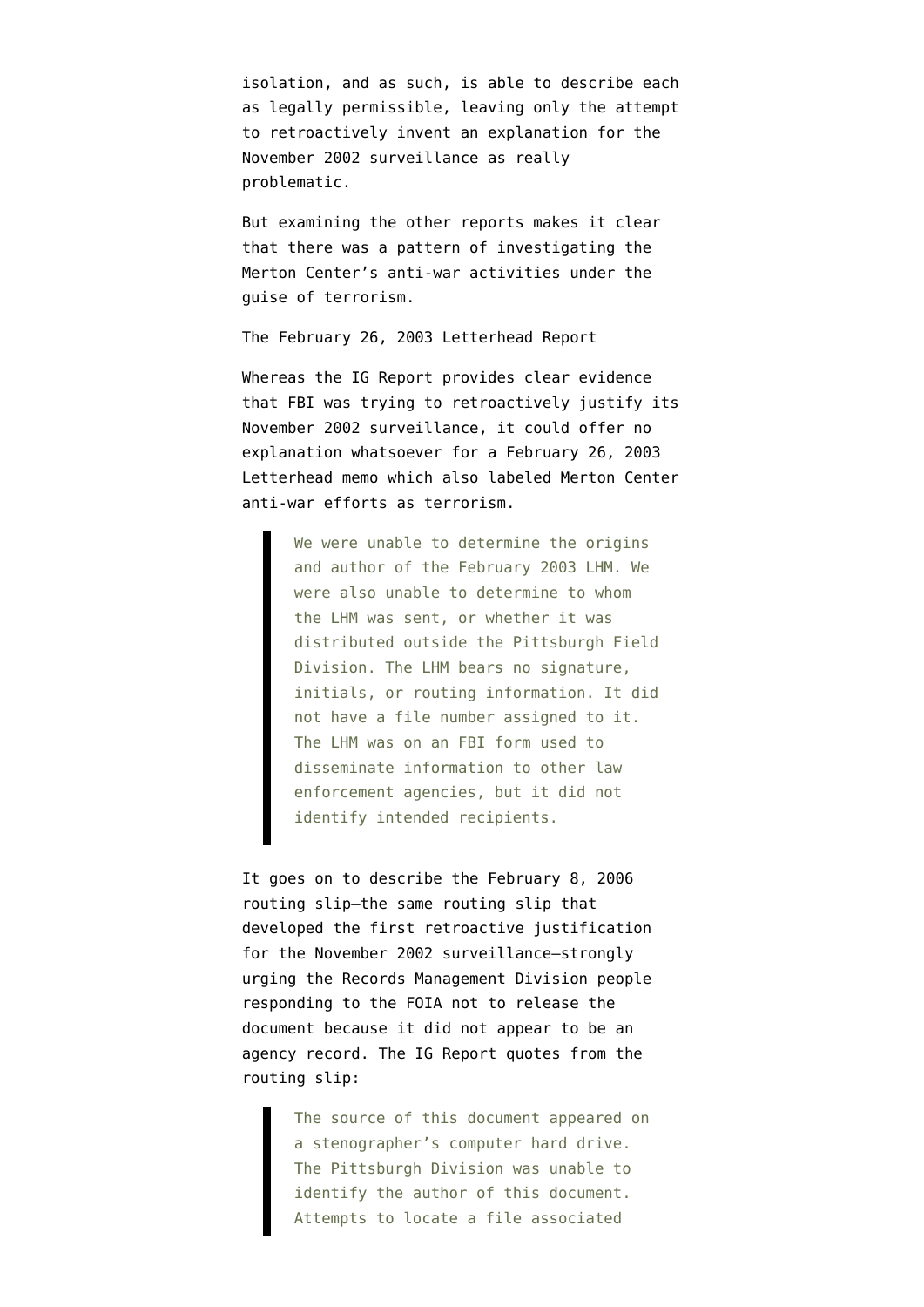with this document were negative. The Pittsburgh Division believes that this document could possibly have been a draft that was never approved for filing.

Here's how that was translated for a response to a Leahy QFR on the report.

> In response to the FOIA request the FBI conducted a manual search beyond its record system for all information responsive to the request. The 2/26/03 document was discovered during the search of stenographer's computer hard drive for responsive information. This document identifies no author or file number and contains no markings indicating supervisory approval for entering into any FBI record keeping system. The Pittsburgh Division where the document was located was unable to identify the actual author or locate a file associated with this document. The document could possibly have been a draft that was never approved for filing. As a loose document it could be retrieved only by someone with access to the computer on which it had been saved.

The IG Report goes on to explain that the stenographer's logs from the period indicated a particular Special Agent had authored the LHM, but that she had no independent memory of that agent being the author. The agent in question denied he was the author.

And even though Susan Crosetti, the woman who played a central role in inventing two different explanations for the November 2002 surveillance, was that agent's supervisor, the IG Report concluded "we found no indication that the 2 documents were related or part of a coordinated focus on the Merton Center."

The FBI's Agent's Son's Friend's Confidential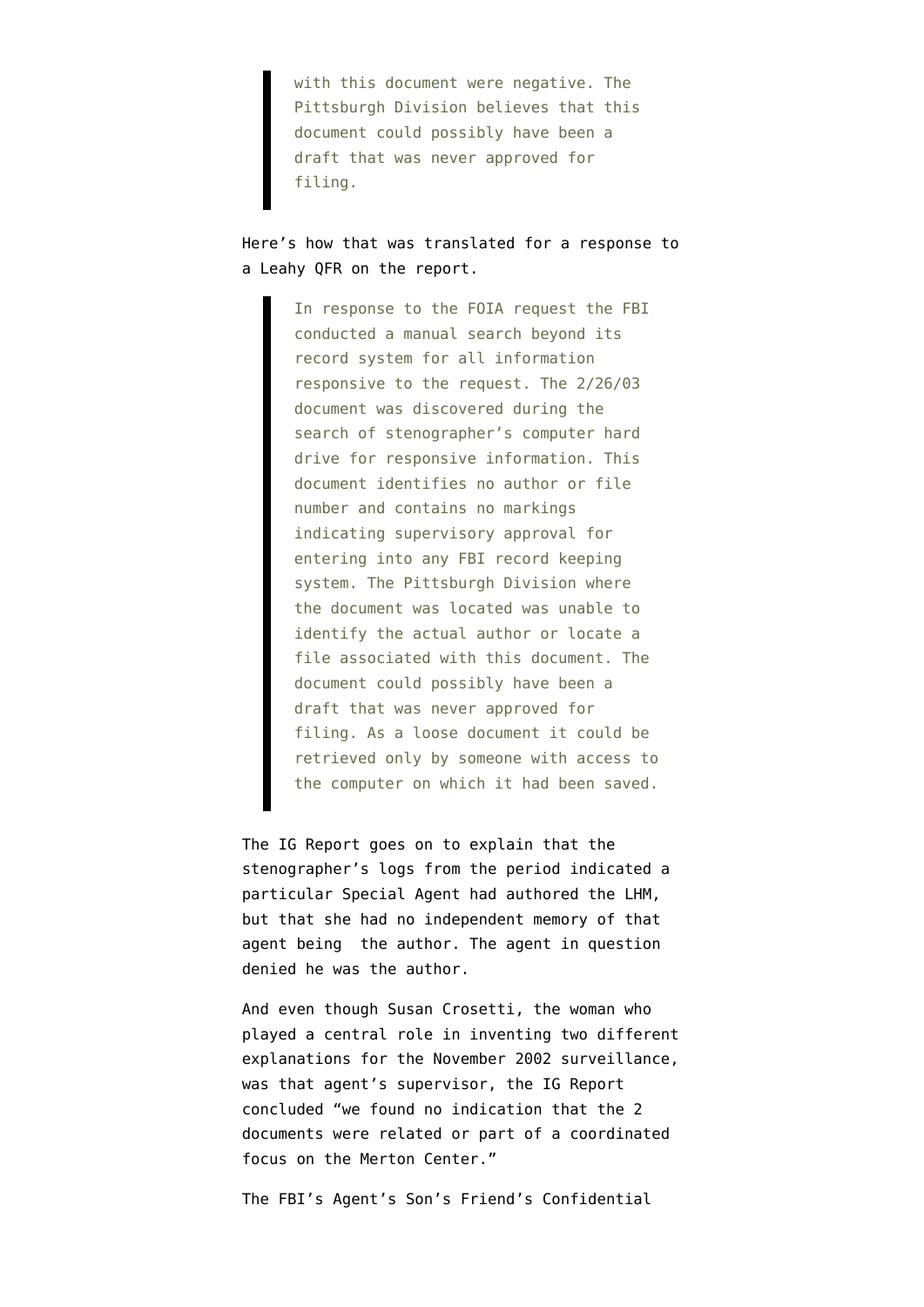Source Reporting on the Merton Center and POG

Then the IG Report discusses the investigation of several people associated with the Pittsburgh Organizing Group, which it describes as an anarchist group. After the Pittsburgh FBI extended its investigation of these men (though they had no evidence of criminal activity), one of the agents involved recruited what appears to be a friend of his son who was in legal trouble to act as a confidential informant on the POG members.

> At the time the source was recruited, he had charges pending against him for [redacted]. In one e-mail from the source to the case agent during the time he was acting as a source, the source described his efforts to obtain an extension on "my court date," and asked if the case agent had contacted a particular officer connected to the case.

#### [snip]

[T]he agent recruited a friend of his son and gave him surveillance assignments with at best thin relevance to any open investigation or to preventing terrorism.

Though the predicate for this source reporting was the investigation into the three alleged POG members, much of the reporting actually pertained to the Merton Center.

> In fact, the first source report filed in the Herman preliminary inquiry contained virtually no information other than information about First Amendment expressions of participants in a political discussion group at the Merton Center. This report had no apparent connection to any actual or potential crime and focused solely on the identity of the participants and the content of their speech.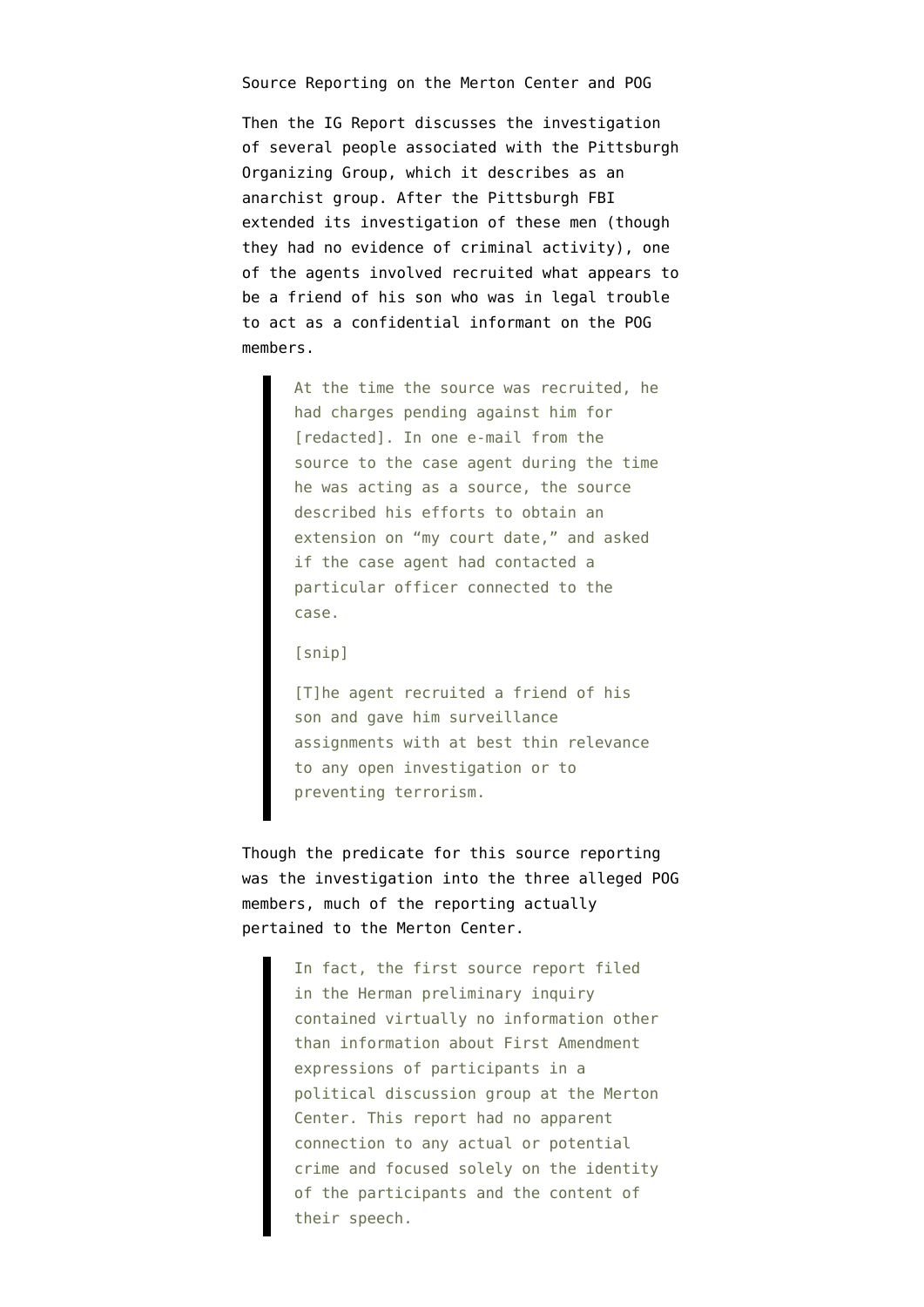#### [snip]

The first source report was limited to identifying information about the participants in a political discussion together with characterizations of the content of the speech of the participants. No information remotely relevant to actual or potential criminal activity was collected. We do not believe that any of the information recorded in the report regarding the Merton Center political discussion was pertinent to the Herman preliminary inquiry or any other authorized law enforcement activity.

#### [snip]

Three reports related to planning meetings held at the Merton Center for an anti-war protest, as well as a report on the protest itself.

#### [snip]

The FBI established a confidential source to attend political meetings and protests and collect information that was almost exclusively focused on the First Amendment activities of persons who were not the subject of any investigation.

Now, the document here deserves mention. The [source reports](http://www.aclu.org/national-security/fbi-investigation-thomas-merton-center-confidential-sources) released to ACLU in 2006 must be reports from this confidential source because the IG Report does not deal with them anywhere else. Indeed, the first report (chronologically) appears to be the report the IG Report describes as the sources first report on PDF 91. (Though there appears to be at least one more report from 2004 not released to ACLU in FOIA, which therefore must not mention the Merton Center; the [original FOIA](http://static1.firedoglake.com/28/files/2010/09/050518-PA-FOIA-.pdf) did not name POG.) Yet the IG Report treats these primarily as surveillance of the three alleged POG members, and not surveillance of the Merton Center. In at least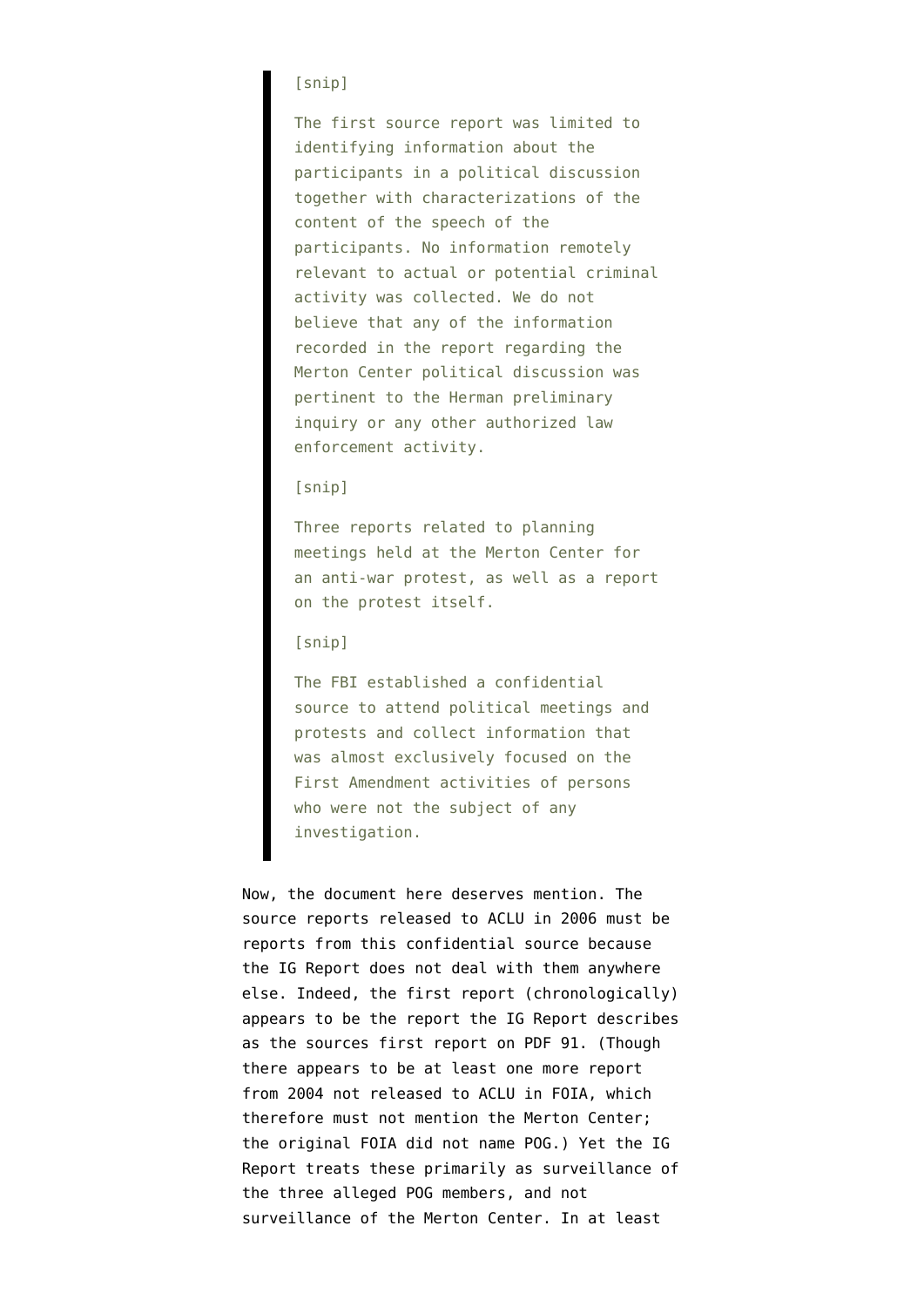one place (see the third redaction on PDF 91), the IG Report rather inexplicably redacts what must be a reference to the Merton Center. And the source reports mention the Merton Center on at least two more occasions that the IG Report either redacts or neglects to mention entirely.

The two investigative actions the IG Report doesn't mention

We've seen that the FBI investigated the Merton Center's anti-war activities in November 2002, February 2003, and late 2004 through 2005. All of these investigative actions were classified as terrorism investigations.

But that leaves out at least two more investigative actions, revealed in the [original](http://static1.firedoglake.com/28/files/2010/09/050518-PA-FOIA-.pdf) [FOIA](http://static1.firedoglake.com/28/files/2010/09/050518-PA-FOIA-.pdf).

> The Thomas Merton Center (the "Merton Center") is a  $501(c)(3)$  entity, incorporated in Pennsylvania in 1972 with its principal place of business in Pittsburgh, Pennsylvania. The Merton Center is a peace and justice resource and organizing center that is actively involved in organizing non-violent resistance to war, racial and economic justice. Among other things the Merton Center is involved with organizing protests and consults with various groups concerning social change. In addition, the Merton Center works with local mosques to address the detention of Arabs and Muslims in the greater Pittsburgh area. Prior to various protests in the Pittsburgh area, the Merton Center has received visits from the Secret Service. For example, in January 2003, a Secret Service agent visited the office to discuss an upcoming protest in Pittsburgh, Pennsylvania. In addition, an intern at the Merton Center was visited by an FBI agent at his residence and asked to provide information about various activities at the Merton Center. [my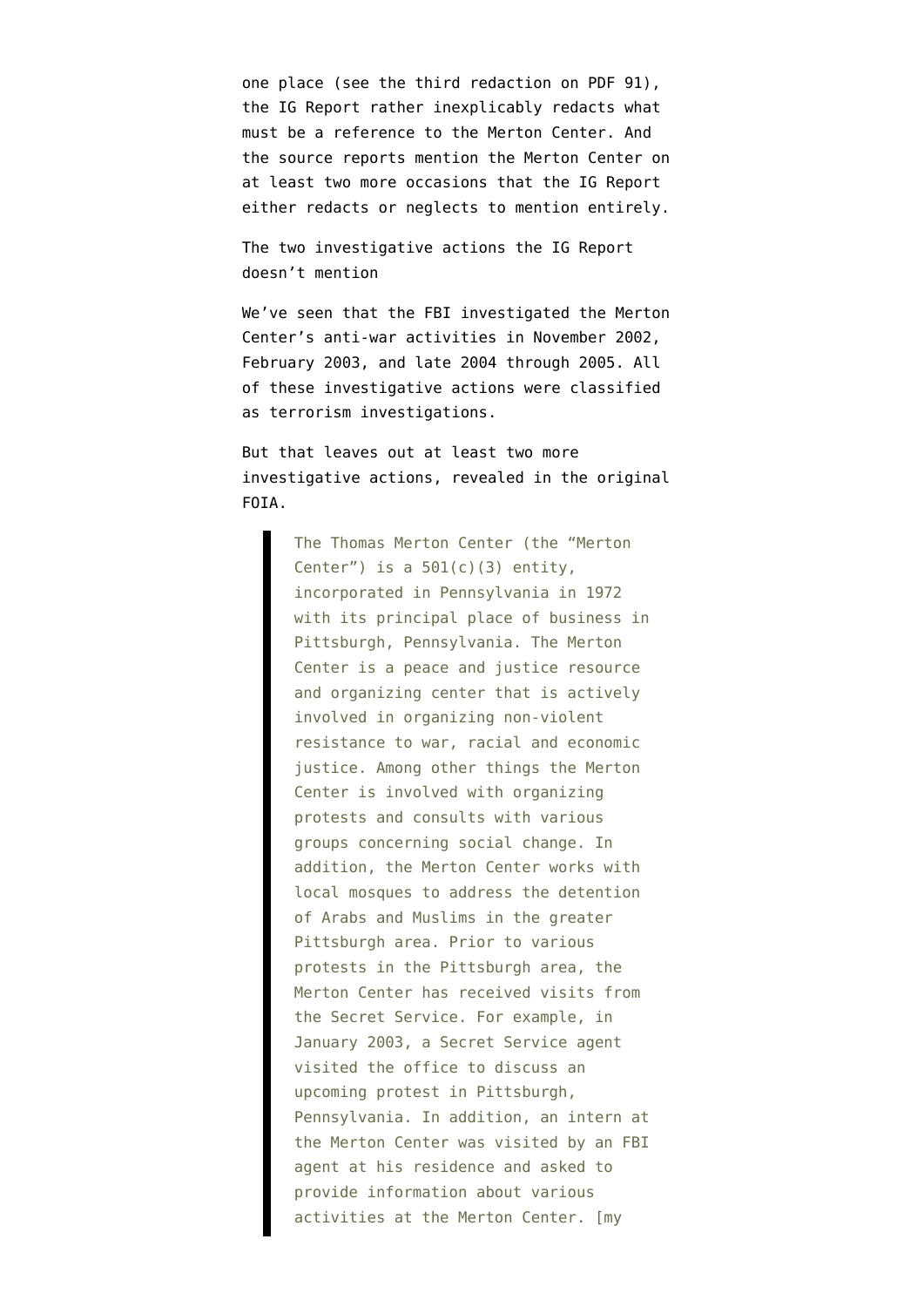#### emphasis]

In 2003–a month before the LHR included in the IG Report–the secret service questioned the Merton Center about an upcoming protest. The protest in question was almost certainly an anti-war protest, as [that's all](http://web.archive.org/web/20030130133159/http://www.thomasmertoncenter.org/) that was [listed](http://web.archive.org/web/20030311070948/www.thomasmertoncenter.org/peace/) [on its site](http://web.archive.org/web/20030311070948/www.thomasmertoncenter.org/peace/) at the time. And then, at some point before the ACLU filed this FOIA, the FBI was questioning a Merton Center intern at home.

DOJ's IG's jurisdiction is limited to DOJ, so it is understandable that the report makes no mention of the Secret Service interview. But there is clearly at least one more FBI action pertaining to the Merton Center that the report doesn't mention. The absence of any discussion of it is all the more inexcusable since this FOIA was what ultimately led to this report.

The three year investigation of the Merton Center's anti-war activities as terrorism

Ultimately, the story the IG Report tells is something like this: An FBI supervisor trying to make work for a new agent in 2002 sent him to surveil a Merton Center anti-war event that he labeled as terrorism in his report, but that was just make-work and all other problems can be blamed on the agent's inexperience. Three months later, someone reporting to that same FBI supervisor wrote a report on the Merton Center's anti-war actions and again labeled it international terrorism, but since the IG was unable to pinpoint who wrote it and why, we can't conclude anything about that. Then, the following year, an agent trying to help his son's friend beat some kind of legal trouble recruited him as an informant and just because of timing had him report on the planning and implementation of an anti-war protest organized by the Merton Center. The underlying premise for that surveillance was also terrorism. But since the agent was just trying to meet his FBI quota for informant work, we don't have to worry that he used the investigation of POG to once again investigation the Merton Center's anti-war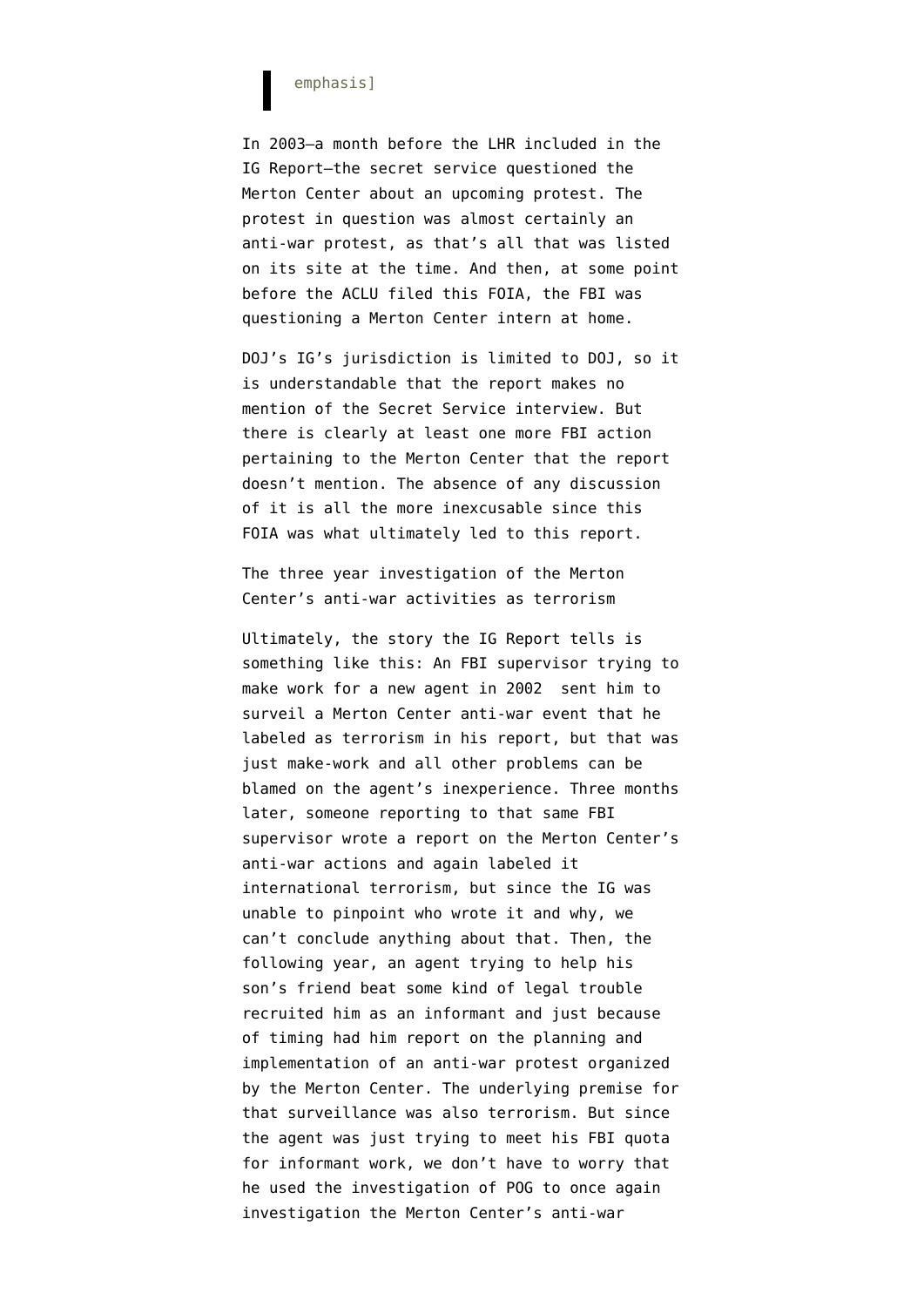activities.

And all that leaves aside the FTAA-related surveillance, as well as two more investigative actions that likely pertain to peace activism as well.

So it's all the result of misguided but relatively harmless chance, the IG wants you to conclude.

Except that looked at more closely, it's clear that Pittsburgh's FBI office persistently investigated the Merton Center's anti-war activism as terrorism.

# **[HAL TURNER:](https://www.emptywheel.net/2009/08/18/hal-turner-allegedly-inciting-violence-for-fbi-from-2002-to-2007/) [ALLEGEDLY INCITING](https://www.emptywheel.net/2009/08/18/hal-turner-allegedly-inciting-violence-for-fbi-from-2002-to-2007/) [VIOLENCE FOR FBI FROM](https://www.emptywheel.net/2009/08/18/hal-turner-allegedly-inciting-violence-for-fbi-from-2002-to-2007/) [2002 TO 2007](https://www.emptywheel.net/2009/08/18/hal-turner-allegedly-inciting-violence-for-fbi-from-2002-to-2007/)**

Hal Turner's FBI claims become more clear.

### **[CIFA LIVES?](https://www.emptywheel.net/2009/07/29/cifa-lives/)**

It sounds like the military continues to spy on peace activists.

#### **[GUILTY – THE FORT DIX](https://www.emptywheel.net/2008/12/22/guilty-the-fort-dix-five-convicted/)**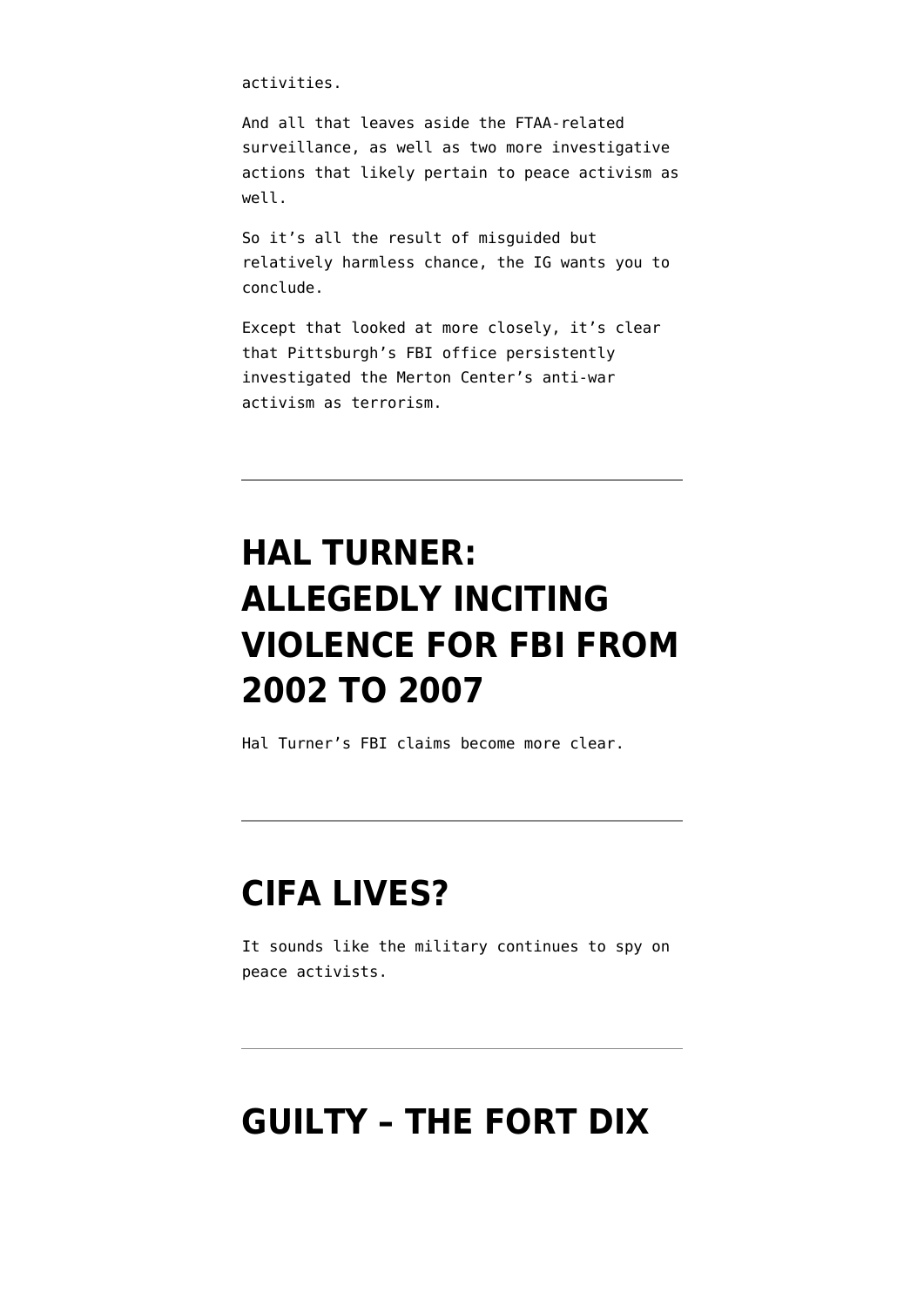### **[FIVE CONVICTED](https://www.emptywheel.net/2008/12/22/guilty-the-fort-dix-five-convicted/)**

The panel of jurors deliberating the Fort Dix Five terrorism trial has found all five defendants guilty of plotting to attack the military base and kill soldiers. The foreignborn Muslims from Cherry Hill Pennsylvania, were charged with conspiracy to kill military personnel, attempted murder and weapons charges.

### **[IN MINNEAPOLIS, VEGAN](https://www.emptywheel.net/2008/05/21/in-minneapolis-vegan-terrorist/) [= TERRORIST](https://www.emptywheel.net/2008/05/21/in-minneapolis-vegan-terrorist/)**

It's bad enough the FBI is already looking to infiltrate groups that might protest the RNC Convention in September. It's that they're focusing those efforts on vegans.

# **[GET CAUGHT IN A STING,](https://www.emptywheel.net/2008/01/04/get-caught-in-a-sting-get-thrown-out-of-the-usa-get-gagged-about-it/) [GET THROWN OUT OF](https://www.emptywheel.net/2008/01/04/get-caught-in-a-sting-get-thrown-out-of-the-usa-get-gagged-about-it/) [THE USA, GET GAGGED](https://www.emptywheel.net/2008/01/04/get-caught-in-a-sting-get-thrown-out-of-the-usa-get-gagged-about-it/) [ABOUT IT](https://www.emptywheel.net/2008/01/04/get-caught-in-a-sting-get-thrown-out-of-the-usa-get-gagged-about-it/)**

I suggested last month that the Liberty City Seven indictment looks more and more like a made for TV event, particularly after a mistrial was declared on most charges and one of the Seven, Lyglenson Lemorin, was acquitted of all charges. Well, now Lemorin is suffering from his own little Orwellian hell.

On the day of his acquittal, the judge in the case immediately issued an oral gag order pertaining to the